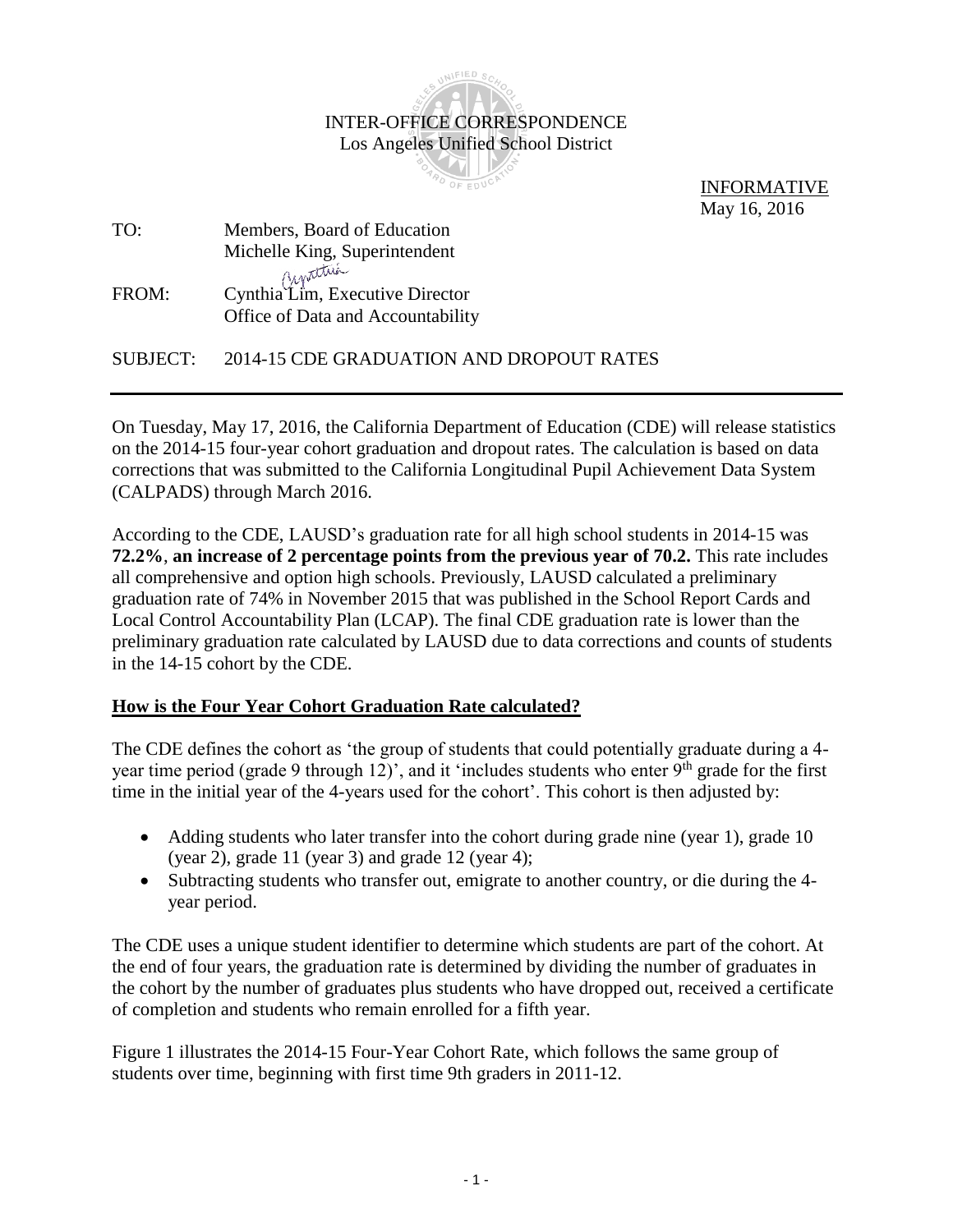



#### **Why are there different graduation rates between LAUSD and CDE?**

There has been considerable confusion about graduation rates calculated by LAUSD and the official rate calculated by the California Department of Education (CDE). While both LAUSD and CDE use the same formula as illustrated above, the rates differ due to timing and the availability of datasets to track the movement of students.

LAUSD began publishing a four-year graduation rate for **comprehensive high schools only,** since 2006-07 in a push for greater transparency on how many students enter  $9<sup>th</sup>$  grade and graduate four years later. With input from community advocates and stakeholder groups, LAUSD developed the methodology for tracking the progress of students over four years using its internal student information system. This calculation was not possible at the state level because there was not a statewide, student-level data base to track students over time. Additionally, LAUSD could only track the progress of students that were contained in LAUSD's student information system.

In 2007-08, LAUSD published the first School Report Card, using the internally calculated fouryear cohort graduation rate and has been publishing it every year since. The rate was calculated for comprehensive high schools only and excluded options schools and special education centers.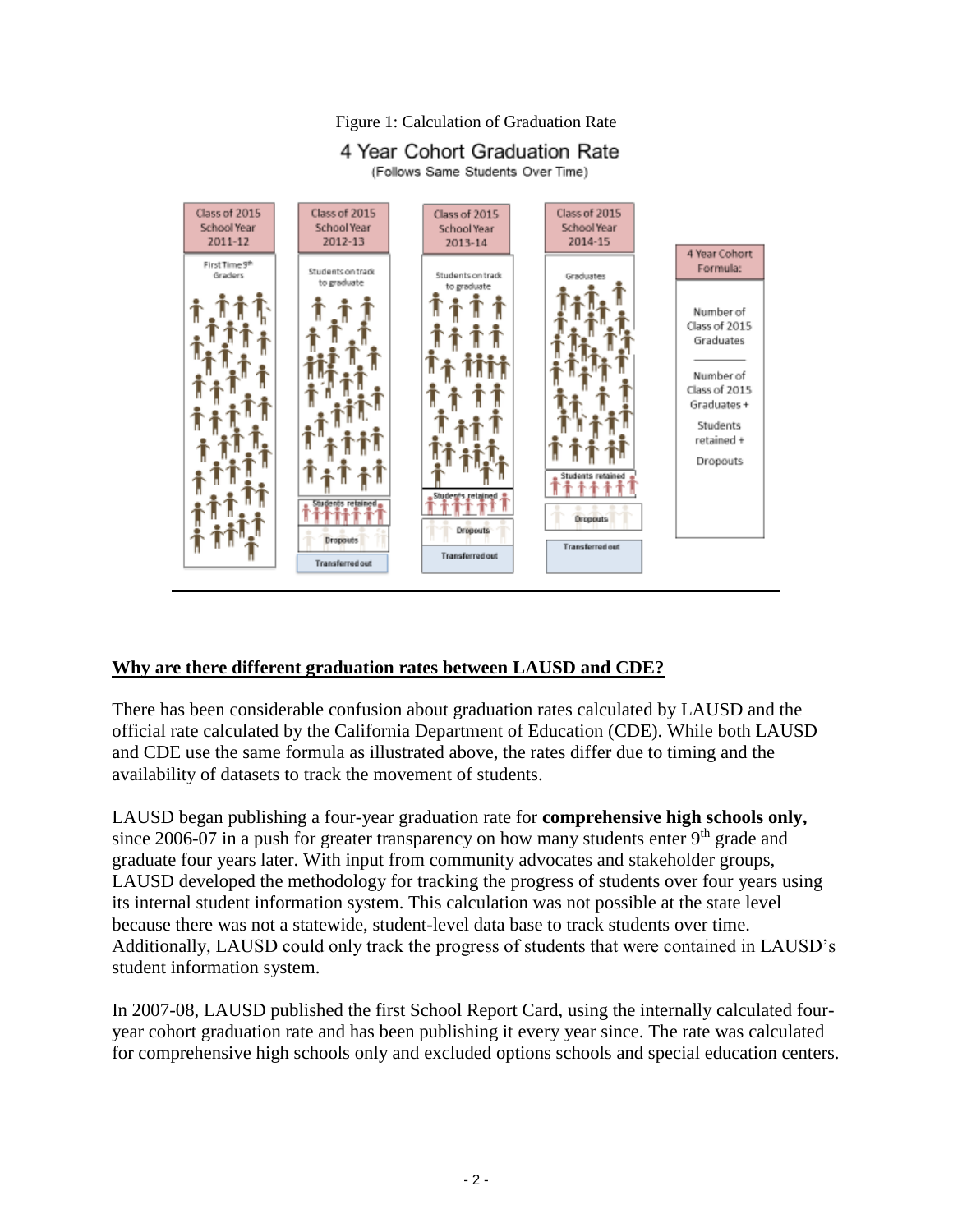In 2009-10, the CDE calculated and published a four-year cohort graduation rate for the first time, using the newly implemented California Longitudinal Pupil Achievement Data System (CALPADS), a statewide, student-level database of all public school students. During the first years of implementation of CALPADS, CDE graduation rates differed widely from LAUSD graduation rates due to mismatches in the statewide student identifier numbers and inaccurate enrollment and leave codes. However, as the CALPADS system matures, LAUSD is able to leverage files available from the state and calculate graduation rates that are more closely matched to the CDE.

The CDE calculation yields more accurate data as they are able to match enrollment and leave records across the state whereas LAUSD can only track students in LAUSD data systems. If a student was reported as a dropout in LAUSD but re-enrolled in another California district, the CDE removes that student from the four-year cohort. Conversely, if LAUSD counted a student as a leaver but did not re-enroll in another California district, the student is counted as a dropout for LAUSD.

# **Why do we have two graduation rates?**

The CDE graduation rate is typically released late, approximately one year after the end of the school year, e.g., data for the 2014-15 school year is being released now, close to the end of the 15-16 school year. To determine graduation rates in a timely manner, LAUSD calculates preliminary graduation rates earlier than the timeline used by CDE so that graduation rates can be included in the Annual School Report Cards and in the Local Control Accountability Plan (LCAP).

## **2014-15 Graduation Rate**

CDE began using four-year cohort graduation rates for accountability purposes with the 2009-10 school year. Since 2009-10, LAUSD's graduation rate has increased by nearly 10 percentage points, from 62.4 in 2009-10 to 72.2 in 2014-15. The rate for the district includes students in options and special education centers that graduated in four years. However, the CDE does not calculate a four-year graduation rate for individual option and special education center schools.



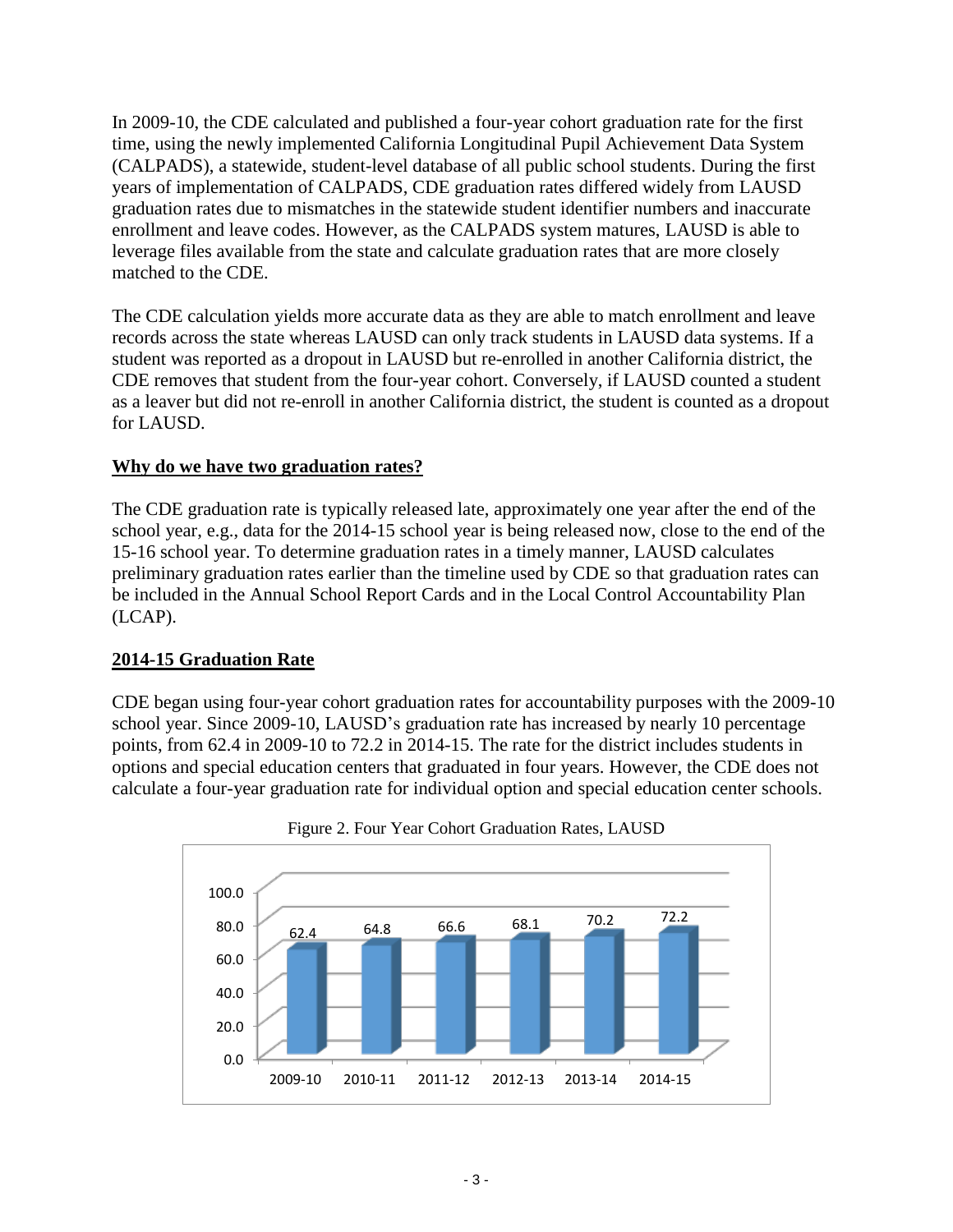When examined by subgroup, graduation rates have increased for all major subgroups in LAUSD, compared to 2009-10. African-American students have increased by 13.3 percentage points and Latino students by 10.8 percentage points. Although there have been fluctuations in the last five years, English learners increased by 10.3 percentage points compared to 2009-10 and students with disabilities have increased by 13 percentage points.

In comparing change from the previous year, Latino students increased by 2.2 percentage points and African-American students increased by .6 points. Graduation rates decreased slightly for English Learners and students with disabilities. (Students are counted in the English Learner and student with disabilities subgroup if they were in that category any time during their four years in high school.)

|                                   | <b>CDE Cohort Graduation Rate</b> |             |             |             |             |             |                                    |                           |
|-----------------------------------|-----------------------------------|-------------|-------------|-------------|-------------|-------------|------------------------------------|---------------------------|
|                                   | 2009-10                           | $2010 - 11$ | $2011 - 12$ | $2012 - 13$ | $2013 - 14$ | $2014 - 15$ | Change<br>from<br>Previous<br>Year | Change<br>from<br>2009-10 |
| <b>All Students</b>               | 62.4                              | 64.8        | 66.6        | 68.1        | 70.2        | 72.2        | 2.0                                | 9.8                       |
| Latino                            | 60.5                              | 63.1        | 66.0        | 67.4        | 69.1        | 71.3        | 2.2                                | 10.8                      |
| African-American                  | 53.2                              | 61.0        | 60.9        | 63.7        | 65.9        | 66.5        | 0.6                                | 13.3                      |
| Asian                             | 83.9                              | 84.7        | 85.3        | 85.2        | 86.5        | 86.7        | 0.2                                | 2.8                       |
| White                             | 71.5                              | 69.5        | 70.8        | 73.5        | 75.1        | 75.7        | 0.6                                | 4.2                       |
|                                   |                                   |             |             |             |             |             |                                    |                           |
| <b>English Learners</b>           | 40.0                              | 48.7        | 46.7        | 47.3        | 50.7        | 50.3        | $-0.4$                             | 10.3                      |
| Economically Disadvantaged        | 62.1                              | 64.2        | 66.5        | 68.6        | 70.4        | 72.3        | 1.9                                | 10.2                      |
| <b>Students with Disabilities</b> | 39.4                              | 43.4        | 42.8        | 44.3        | 53.6        | 52.4        | $-1.2$                             | 13.0                      |

Table 3: CDE Cohort Graduation Rates by Subgroup for LAUSD

Twenty-four schools had graduation rates in 2014-15 of 90% and above. These schools distributed across local districts and board districts and are listed in Table 4.

Table 4. Schools with 2014-15 Graduation Rates of 90% or Higher

| Loc Code | LD.       | <b>BD</b> | <b>School Name</b>          | 14-15 Cohort<br><b>Graduation Rate</b> |
|----------|-----------|-----------|-----------------------------|----------------------------------------|
| 7751     | E         | 2         | ROOSEVELT SH M/S MAG        | 100.0                                  |
| 8518     | S         |           | <b>HARBOR TCHR PREP ACD</b> | 100.0                                  |
| 8558     | <b>NW</b> | 3         | PEARL SH JRNLS/CMM MG       | 99.1                                   |
| 8760     | w         | 1         | MIDDLE COLLEGE HS           | 99.0                                   |
| 8842     | <b>NW</b> | 3         | <b>SOCES MAG</b>            | 97.2                                   |
| 8741     | w         |           | <b>LACES MAG</b>            | 96.9                                   |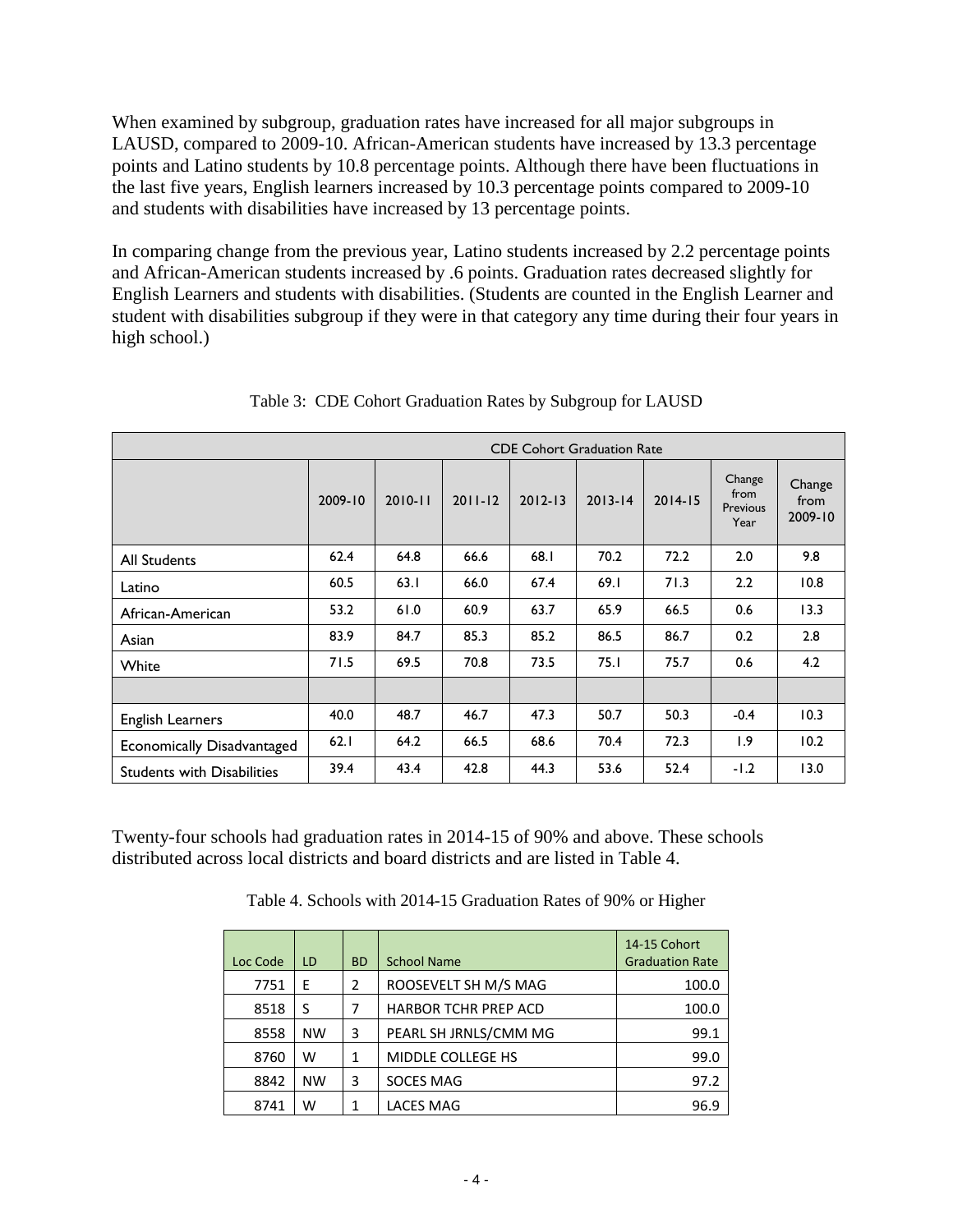|          |           |                |                             | 14-15 Cohort           |
|----------|-----------|----------------|-----------------------------|------------------------|
| Loc Code | LD        | <b>BD</b>      | <b>School Name</b>          | <b>Graduation Rate</b> |
| 8727     | S         | 7              | KING-DREW SH MD/S MG        | 96.5                   |
| 7137     | C         | $\mathbf{1}$   | 32ND ST USC PA MAG          | 95.8                   |
| 8132     | C         | $\mathbf{1}$   | <b>FOSHAY LC</b>            | 95.7                   |
| 8609     | <b>NE</b> | 6              | <b>ARLETA SH</b>            | 95.2                   |
| 8853     | C         | 2              | ORTHOPAEDIC HSP SH MG       | 95.0                   |
| 8754     | F         | 2              | <b>BRAVO SH MEDICAL MAG</b> | 94.6                   |
| 7390     | <b>NW</b> | 3              | <b>VALLEY ALTERN MAG</b>    | 93.9                   |
| 8513     | <b>NW</b> | 3              | <b>NORTHRIDGE ACAD SH</b>   | 93.9                   |
| 8701     | E         | 5              | <b>INTERNATIONAL ST LC</b>  | 92.4                   |
| 7725     | F         | 5              | MARQUEZ SH LIBRA            | 92.0                   |
| 7775     | F         | 2              | TORRES HUM/ART/TECH         | 91.9                   |
| 8880     | <b>NW</b> | 4              | <b>TAFT CHS</b>             | 91.9                   |
| 8898     | <b>NW</b> | 3              | VALLEY ACAD ARTS/SCI        | 91.4                   |
| 7657     | S         | 7              | CARSON ACAD ED & EMP        | 91.0                   |
| 8738     | C         | 2              | <b>DBM</b>                  | 90.5                   |
| 3548     | F         | 5              | <b>ELIZABETH LC</b>         | 90.5                   |
| 7716     | <b>NE</b> | 6              | CHAVEZ LA SJ HUM AC         | 90.4                   |
| 8606     | F         | $\overline{2}$ | <b>TORRES ELA PA MAG</b>    | 90.0                   |

In the new state and federal accountability systems that will be implemented in 2017-18, schools with graduation rates below 67% will be identified for assistance and intervention. In LAUSD, there were eight schools with graduation rates below 67%, which are listed in Table 5.

| Loc Code | LD        | <b>BD</b>      | <b>School Name</b>          | 14-15 Cohort<br>Graduation<br>Rate |
|----------|-----------|----------------|-----------------------------|------------------------------------|
| 8210     | C         | $\mathcal{P}$  | <b>BELMONT SH LA TCH PR</b> | 36.8                               |
| 8710     | C         | $\mathcal{P}$  | <b>EARLY COLLEGE ACAD</b>   | 38.9                               |
| 7666     | w         | 1              | <b>HAWKINS SH RISE</b>      | 58.3                               |
| 8093     | <b>NE</b> | 6              | <b>SUN VALLEY SH</b>        | 60.8                               |
| 8921     | F         | 5              | <b>LEGACY SH STEAM</b>      | 61.8                               |
| 7665     | w         | 1              | <b>HAWKINS SH CHAS</b>      | 64.2                               |
| 7771     | C         | $\mathfrak{p}$ | RFK AMBSDR GLBL LDSH        | 64.4                               |
| 8866     | F         | 5              | MARQUEZ SH HPIAM            | 66.7                               |

Table 5. Schools with 2014-15 Graduation Rates below 67%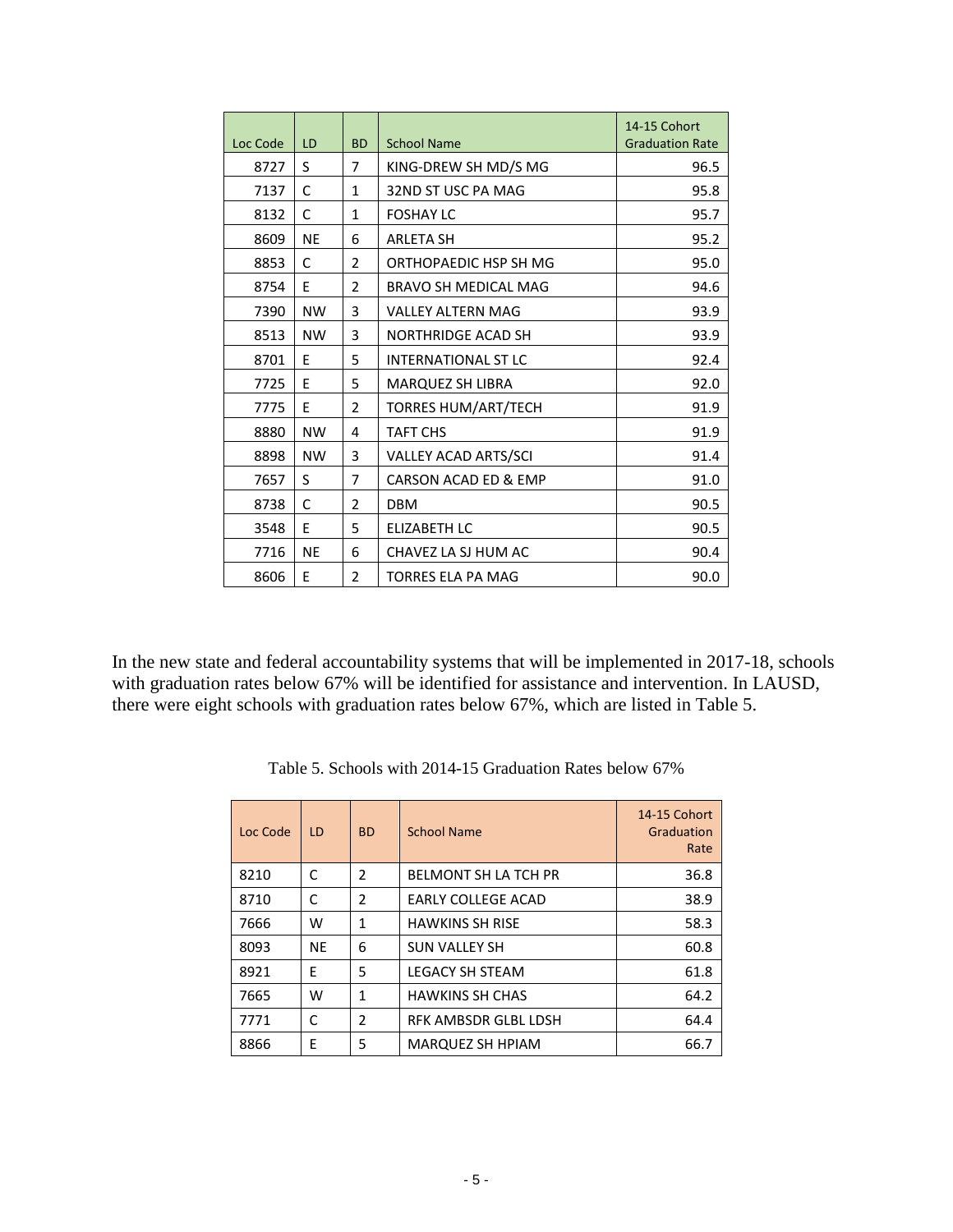Compared to other urban districts in California, LAUSD's 2014-15 graduation rate of 72.2 was lower than the state average of 82.3 and lower than nine other urban districts. LAUSD's rate was higher than Oakland Unified at 63.4.



Figure 6. CDE Cohort Graduation Rates Among Urban Districts in California

# **2014-15 Dropout Rates**

Dropouts are reported in two ways by the CDE: a 4-Year Cohort Dropout Rate and a 1-year Annual Adjusted Grade 9-12 Dropout Rate. The 4-Year Cohort Dropout Rate uses the same methodology of the cohort graduation rate and follows a cohort of students that could potentially graduate during a 4-year time period (grade 9 through grade 12). Students who leave the district without a valid leave code and do not re-enroll in another California school district are counted as dropouts.

The 1-year annual adjusted dropout rate counts dropouts over the entire school year (2014-15). The number of students in grades 9-12 that left the district without a valid leave code and did not re-enroll in another California school district are divided by the single day enrollment count on Information Day (first Wednesday in October).

The Cohort Dropout Rate ranged from 3.5% to 24.1% among major urban districts. The state average was 10.7%. Compared to other urban districts in California, LAUSD's Cohort Dropout rate was the second highest at 16.7%. Oakland's Cohort Dropout rate of 24.1% exceeded LAUSD's.